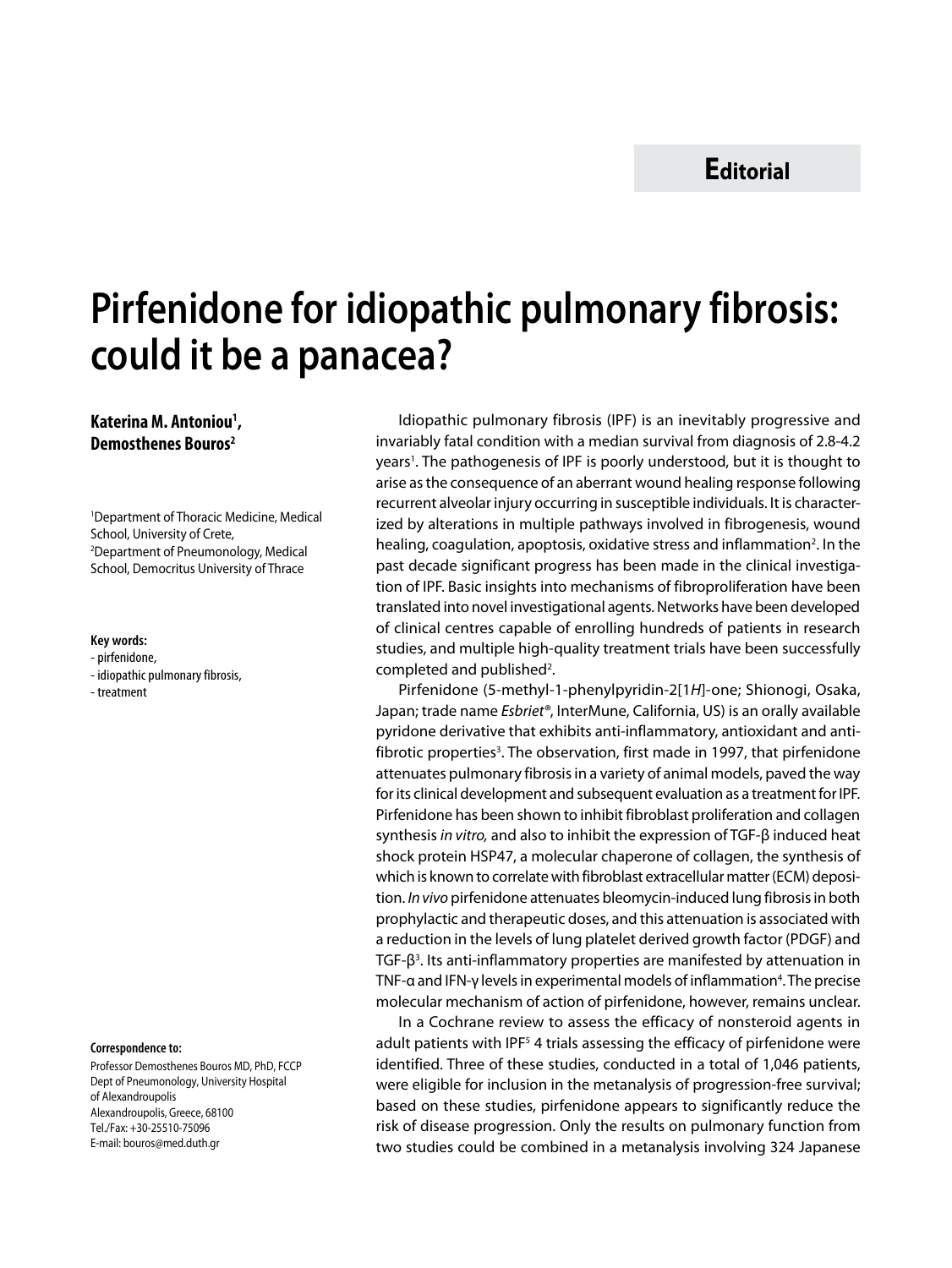patients; a positive effect of pirfenidone in slowing the reduction of pulmonary function was observed<sup>5</sup>.

In May 2011, in *The Lancet,* Paul Noble and colleagues reported the results of the Clinical Studies Assessing Pirfenidone in Iidiopathic Pulmonary Fibrosis: Research of Efficacy and Safety Outcomes (CAPACITY) programme, accompanied by an editorial by Professor Bouros<sup>6,7</sup>. Two concurrent phase 3 clinical trials (studies 004 and 006) investigated the role of pirfenidone in patients with mild to moderate idiopathic pulmonary fibrosis (i.e., forced vital capacity [FVC] ≥50% predicted, and diffusing capacity of the lung for carbon monoxide ≥35% predicted). Patients were randomly assigned to blinded treatment with oral pirfenidone or placebo for a minimum of 72 weeks. In study 004, 174 patients were assigned a high drug dose (pirfenidone 2403 mg/day), 87 patients a low drug dose (pirfenidone 1197 mg/day), and 174 placebo; in study 006, 171 patients were assigned the same high dose and 173 patients placebo. The primary endpoint was change in percentage predicted FVC at week 72. Secondary endpoints included progression-free survival and 6-minute walk-test (6MWT) distance. In study 004, high-dose pirfenidone significantly reduced the decline in percentage predicted FVC with an effect size of 4.4% at week 72. In study 006, there no difference was observed between the groups in the primary endpoint, but a consistent pirfenidone treatment effect was found up to week 48 (p=0.005) and in the repeated measures analysis of all study time points (p=0.007). In study 004, high-dose pirfenidone improved progression-free survival (hazard ratio 0.64, 95% CI 0.44–0.95, p=0.023). In study 006, a significant reduction in the decline from baseline to week 72 in 6MWT distance was observed in patients assigned pirfenidone (absolute difference 31.8 m, 95% CI 3.2-60.4). Both trials showed a relatively safe profile, especially for gastrointestinal adverse events, abnormalities in laboratory indicators of liver function, photosensitivity, and rash.

A marketing authorization application for pirfenidone was considered by the European Medicines Agency (EMA) and in February 2011 the drug was approved. Based on the recommendation of the Committee for Medicinal Products for Human Use of the European Medicines Agency in December 2010, the European Commission has granted marketing authorization for pirfenidone in the European Union for the treatment of mild to moderate IPF. Pirfenidone is expected to be available to European patients in autumn 2011, beginning with Germany in September 2011. In contrast, despite the vote of an advisory committee in favour of approval, in May 2010 the

FDA refused to approve pirfenidone for the U.S. market. In Greece a name patient programme is ongoing in three centres (Alexandroupolis, Athens and Heraklion, Crete), providing the drug to patients with IPF.

Overall, the findings with respect to pirfenidone are promising, although they must be regarded with caution as the decision for its use was based on the mixed results from the CAPACITY programme, with only one of the two trials meeting its primary endpoint defined as absolute change in percent predicted FVC from baseline to Week 72. With these challenges in mind, the ideal trial endpoint in IPF studies is mortality<sup>8</sup>. It is now widely accepted, however, that lung function, particularly the change in FVC, represents an adequate surrogate for mortality. More recent data support the notion that across a population of patients change in FVC is likely to be a continuous variable when used as a predictor of subsequent outcome, with even small changes portending a poorer survival<sup>9</sup>. The FDA has asked for another clinical trial to provide additional and stronger evidence of efficacy of pirfenidone in the treatment of IPF. In any case, convincing additional data on survival and quality of life are needed.

Pirfenidone is a novel compound with antifibrotic, anti-inflammatory and antioxidant actions, which has been shown to slow disease progression in patients with IPF. Given the lack of available effective forms of treatment for patients with this devastating and inexorably progressive condition, pirfenidone represents an important development in the treatment of IPF. Further experience in the long term administration of pirfenidone is required to reassure physicians and their patients of the long-term safety of the drug. It also remains to be seen whether the combination of pirfenidone with other drugs, such as immunosuppressants or the antioxidant *N*-acetylcysteine, will further improve outcomes for patients with IPF. These are all major accomplishments that unarguably move the field forward, but for the patients and providers faced with this devastating diagnosis, there remain distressingly few management options, and no definitive therapy has yet been identified<sup>11-16</sup>.

### **References**

- 1. Bouros D, Antoniou KM. Current and future therapeutic approaches in idiopathic pulmonary fibrosis. Eur Respir J 2005; 26:693-702.
- 2. Raghu G, Collard HR, Egan JJ, et al. An official ATS/ERS/JRS/ ALAT statement: idiopathic pulmonary fibrosis: evidence-based guidelines for diagnosis and management. ATS/ERS/JRS/ALAT Committee on Idiopathic Pulmonary Fibrosis. Am J Respir Crit